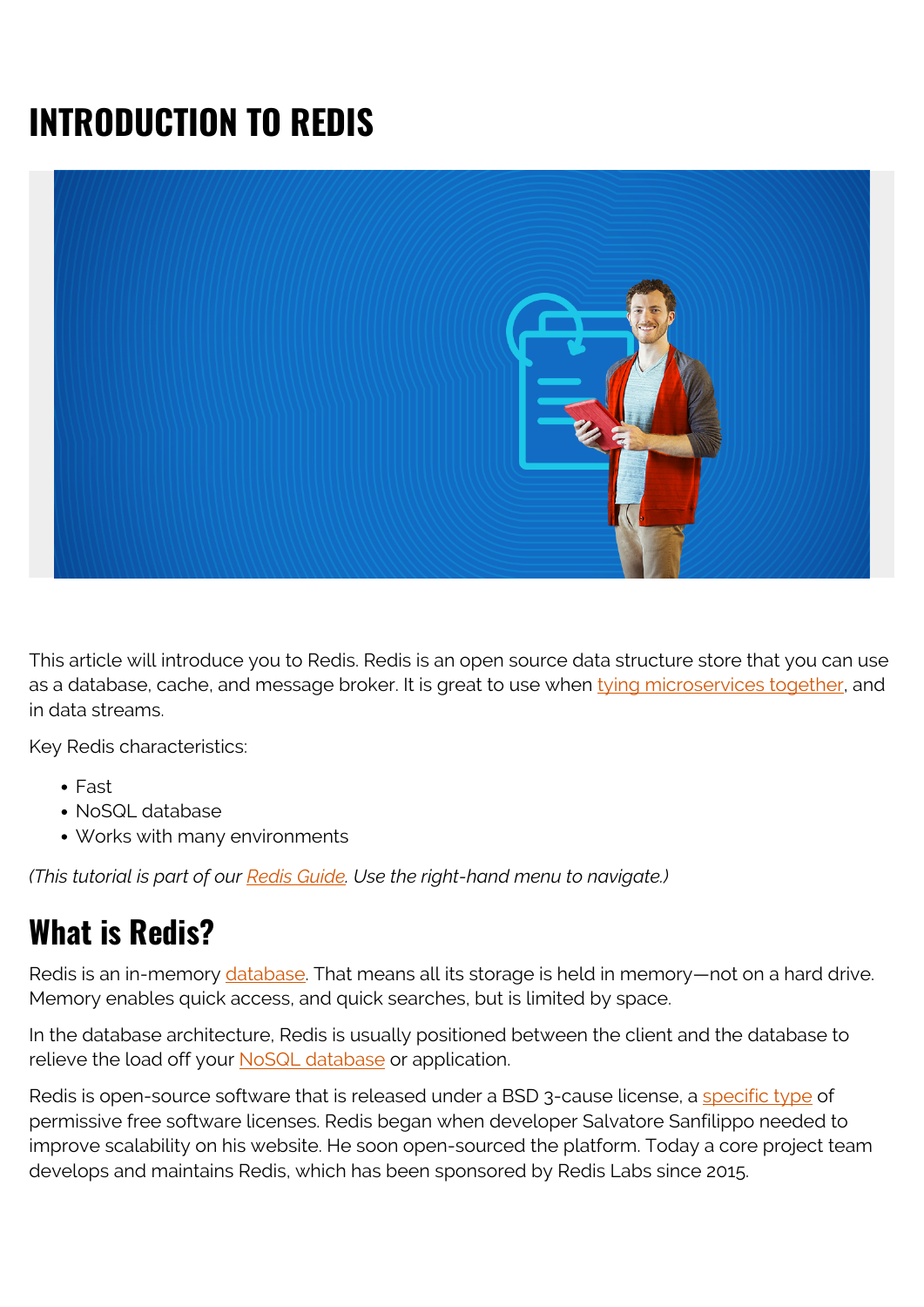#### **Redis use cases**

Top use cases for Redis are:

- Queues
- Publish/subscribe (Pub/sub)
- Real-time analytics
- [Machine learning](https://blogs.bmc.com/blogs/artificial-intelligence-vs-machine-learning/)
- Geospatial processing
- Leaderboards/counting
- Session cache
- Full page cache

Redis is desirable because its speed and ease complement the increasing use of [data streams](https://blogs.bmc.com/blogs/data-streaming/), signaled from IoT devices, and the business desire for real-time analytics. Its speed and NoSQL structure make it a good choice for both real-time processing and increasing the amounts of data and types that need to pass through it.

Redis can:

- Decrease the load from the database or application
- Decrease data access latency when caching
- Quickly process a high volume, variety, and velocity of data (the 3 V's) for machine learning
- Pair easily with streaming solutions like Amazon Kinesis, [Apache Kafka](https://blogs.bmc.com/blogs/working-streaming-twitter-data-using-kafka/), and Google Storage

#### **Redis works with many languages**

Redis will work with many different languages, making it easily adoptable by whatever the developer is familiar with using or the language the company has adopted.

- Julia
- Ruby
- Rust
- [Python](https://blogs.bmc.com/blogs/python-tooling/)
- $\bullet$  R
- [Java](https://blogs.bmc.com/blogs/python-vs-java/)
- $\bullet$  C
- $\bullet$  [Go](https://blogs.bmc.com/blogs/go-vs-python/)
- $\bullet$  Perl
- [And so many more....](https://redis.io/clients)..

#### **Who uses Redis?**

Many companies have adopted Redis, including these big, global organizations. [This list](https://techstacks.io/tech/redis) offers a look at many more companies who use Redis.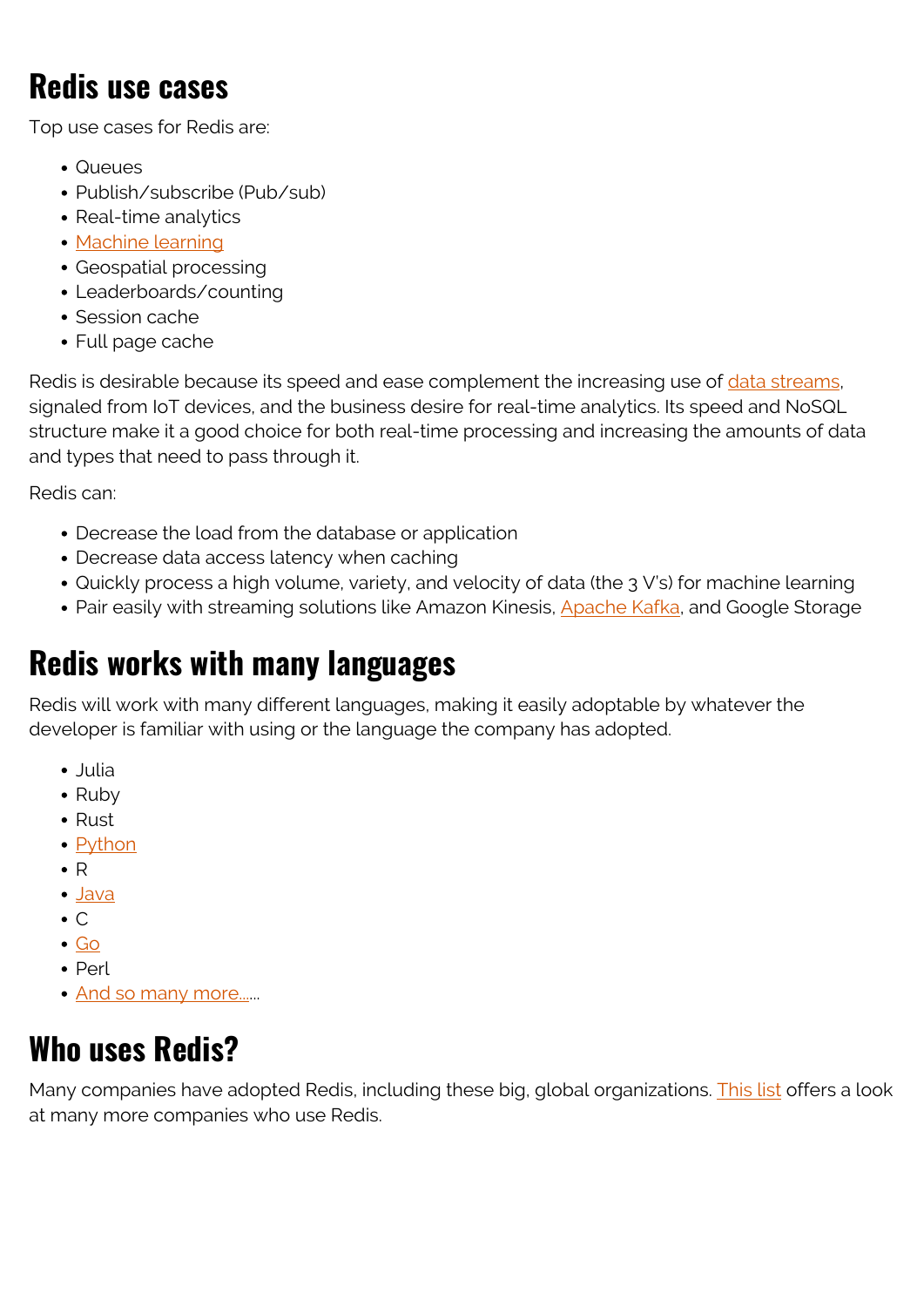

### **Common Redis commands**

Redis has commands available to work with its [data types:](https://blogs.bmc.com/blogs/redis-data-types/) Strings, hashes, lists, sets, sorted sets, bitmaps, and hyperloglogs.

These are sort of standard commands available in most languages that deal with data structures.

#### **Strings**

APPEND Appends value to key

- SET Set value in a key
- GET Get value in key
- INCR Increment value in key

#### **Lists**

RPUSH Put new value at end of list LPUSH Put new value at start of list LINDEX Get an element from a list by its index LPOP Remove the first element of the list and return it

#### **Sets**

SADD Add the given value to the set SCARD Get the number of members in a set SUNION Combine two or more sets and returns list of all elements SMOVE Move a member from one set to another Explore the rest of our Redis Guide for more detail, or check out this [cheat sheet](https://gist.github.com/LeCoupa/1596b8f359ad8812c7271b5322c30946) at GitHub.